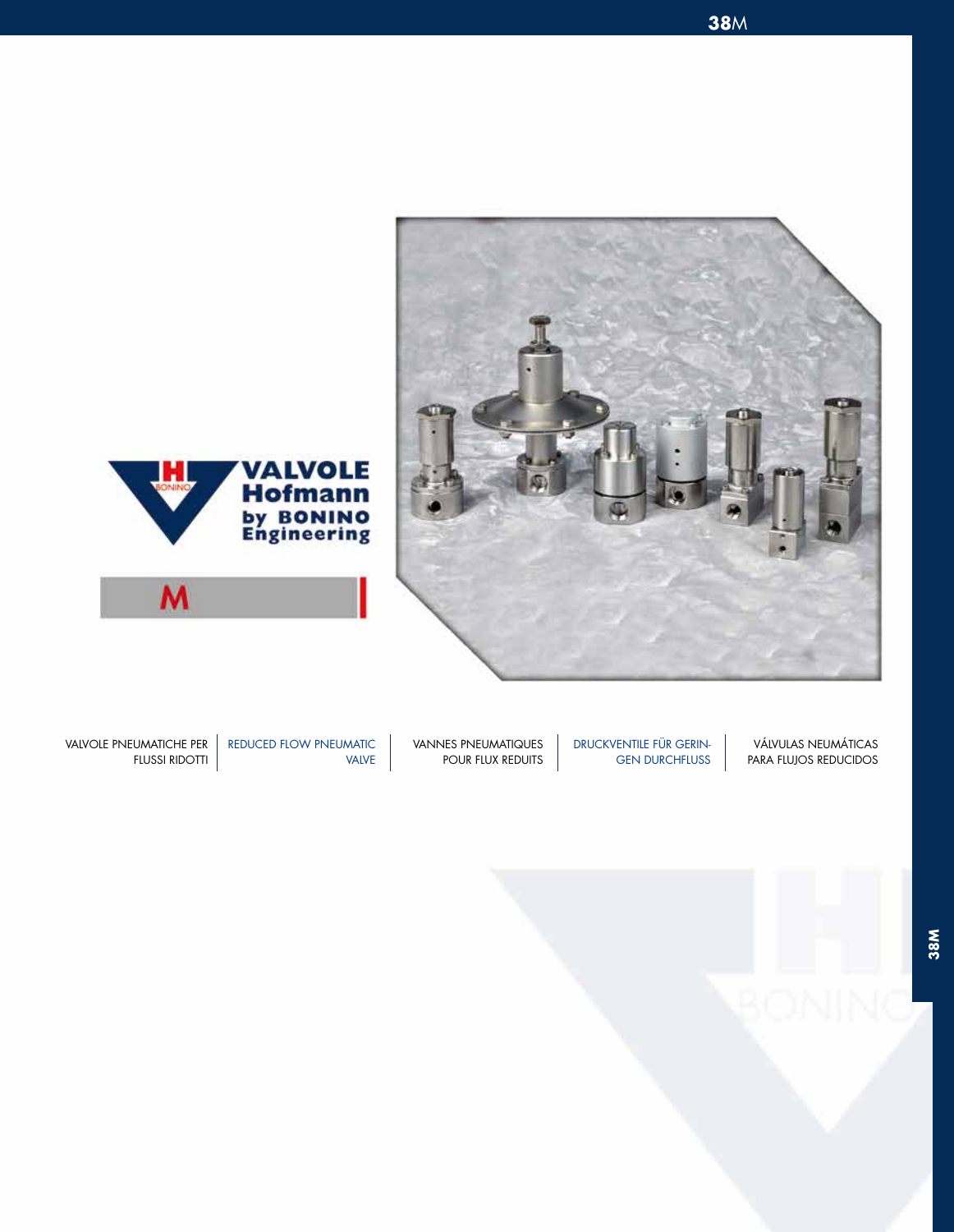

# **38**M

## **Serie MA-MASQ**

#### **Caratteristiche tecniche:**

- Corpo ed intermedio in acciaio inox AISI 316 (1.4401)
- Attuatore in alluminio o acciaio inox AISI 304 (1.4301)
- Guarnizione otturatore in PTFE • Tmax 155°C (311°F) con tenuta su stelo in FPM
- Tmax 165°C (329°F) con tenuta su stelo in PTFE
- 
- *Disponibili su richiesta valvole certificate ATEX. Marchiatura: II 2 GD c IIC X*

# **Serie MA-MASQ**

## **Technische Daten:**

- • Körper und Zwischenteil aus AISI 316 (1.4401)
- Antrieb aus Aluminium oder AISI 304 (1.4301)
- Kegeldichtung aus PTFE
- Tmax 155°C (311°F) mit Spindeldichtung aus FPM
- Tmax 165°C (329°F) mit Spindeldichtung aus PTFE *Auf Anfrage Ventile mit Zertifikat ATEX.*

*Markierung:*  $\langle \overline{\xi_x} \rangle$  *II 2 GD c IIC X* 

# **MA-MASQ series**

### **Technical features:**

- • AISI316 (1.4401) body and intermediate part • Aluminium or AISI304 (1.4301) actuator • PIFE plug gasket
- Imax  $155^{\circ}$ C (311 $^{\circ}$ F) by FPM seal on stem
- Tmax 165°C (329°F) by PTFE seal on stem
- *ATEX valves are available on request. Mark: II 2 GD c IIC X*



### **Características técnicas:**

- • Cuerpo y intermedio en AISI 316 (1.4401)
- Actuador en Aluminio o AISI 304 (1.4301)
- Guarnición del obturador en PTFE
- Tmax 155°C (311°F) con cierre del eje en FPM • Tmax 165°C (329°F) con cierre del eje en PTFE *Disponibles a petición válvulas con certificado ATEX.*

*Marca:*  $\langle \overline{\xi_x} \rangle$  *II 2 GD c IIC X* 

# **Série MA-MASQ**

#### **Caractéristiques techniques:**

- • Corps et intermediàire en AISI 316 (1.4401)
- Actionneur en Aluminium ou AISI 304 (1.4301)
- Garniture Obturateur en PTFE • Tmax 155°C (311°F) avec tenue sur tige FPM
	-

• Tmax 165°C (329°F) avec tenue sur tige PTFE *Disponibles sur demande les vannes avec certification ATEX. Marquage: II 2 GD c IIC X*

| DN |        |                                                                          | KV |  | Cν |  |  |                                                                                         |                                 | <b>SEAT</b> |      |
|----|--------|--------------------------------------------------------------------------|----|--|----|--|--|-----------------------------------------------------------------------------------------|---------------------------------|-------------|------|
|    | "Tbar) | [psi]                                                                    |    |  |    |  |  | $\lceil$ mm $\rceil$ $\lceil$ inch $\rceil$ $\lceil$ mm $\rceil$ $\lceil$ inch $\rceil$ |                                 |             |      |
|    |        | $362,59$ 0.24 0.28                                                       |    |  |    |  |  |                                                                                         | 42   1,65   18,5   0,73   G1/8" |             |      |
|    |        | $362,59$   0,53   0,62   42   1,65   18,5   0,73   G1/4"                 |    |  |    |  |  |                                                                                         |                                 |             | 0.20 |
| 8  |        | 14   203,05   1,08   1,26   41   1,61   18,5   0,73   G3/8"   7,5   0,30 |    |  |    |  |  |                                                                                         |                                 |             |      |

| Schema di funzionamento "MA - MASQ"<br>"MA - MASQ" operating diagrams<br>Schéma de fonctionnement "MA - MASQ"<br>Funktionsschema "MA - MASQ"                                                                                        |                                                                                                                                                                    |                                                                                                                                                                                   | Ingombri valvole<br>serie "MA -<br><b>MASQ"</b>                                                                                                                     | "MA - MASQ"<br>valve overall<br>dimensions                                                                                                   | <b>Dimensions tota-</b><br>les vannes série<br>"MA - MASQ"                                                                                                                                    |                | <b>Ausmaße des</b><br>- MASQ" | <b>Ventils Serie "MA</b>                                  | Volúmenes válvu-<br>las serie "MA -<br>MASQ" |
|-------------------------------------------------------------------------------------------------------------------------------------------------------------------------------------------------------------------------------------|--------------------------------------------------------------------------------------------------------------------------------------------------------------------|-----------------------------------------------------------------------------------------------------------------------------------------------------------------------------------|---------------------------------------------------------------------------------------------------------------------------------------------------------------------|----------------------------------------------------------------------------------------------------------------------------------------------|-----------------------------------------------------------------------------------------------------------------------------------------------------------------------------------------------|----------------|-------------------------------|-----------------------------------------------------------|----------------------------------------------|
|                                                                                                                                                                                                                                     | <b>Esquema de funcionamento "MA - MASQ"</b>                                                                                                                        |                                                                                                                                                                                   |                                                                                                                                                                     |                                                                                                                                              | "MA"                                                                                                                                                                                          |                |                               |                                                           | "MASQ"                                       |
| MA<br>air                                                                                                                                                                                                                           | <b>MASQ</b><br>air                                                                                                                                                 |                                                                                                                                                                                   |                                                                                                                                                                     | SERV. AL<br>Ø45 (Ø1,77 in)<br>M5<br>ŠN<br>(3, 18 in)<br>$\overline{\infty}$<br>Α                                                             | SW<br>$(3, 18 \text{ in})$<br>$\overline{\infty}$<br>$\frac{1}{2}$                                                                                                                            | Ø45 (Ø1,77 in) | SERV. INOX<br>M5<br>క¦<br>Α   | SW<br>89,5 [3,52 in]<br>$\boldsymbol{\underline{\omega}}$ | Ø45 (Ø1,77 in)<br>M5<br>ØF<br>Ø45 (Ø1,77 in) |
| <b>CODICI DI</b><br><b>ORDINAZIONE</b><br>Valvola a 2 vie a                                                                                                                                                                         |                                                                                                                                                                    | <b>ORDER CODES</b>                                                                                                                                                                |                                                                                                                                                                     | <b>CODES DE</b><br><b>COMMANDE</b><br>Vàlvula de dos vias                                                                                    |                                                                                                                                                                                               |                | <b>BESTELLNUMMERN</b>         |                                                           | <b>CÓDIGOS DE</b><br><b>PEDIDO</b>           |
| flusso avviato                                                                                                                                                                                                                      | <b>Two-way conveyed</b><br>flow valve                                                                                                                              | Vanne à deux voies<br>à flux démarré                                                                                                                                              | Zweiwege-Anlaß<br><b>Ventil</b>                                                                                                                                     | con flujo iniciado                                                                                                                           |                                                                                                                                                                                               |                | <b>MA</b>                     |                                                           |                                              |
| Valvola a squadra<br>a 2 vie a flusso<br>avviato                                                                                                                                                                                    | Two-way 90° con-<br>veyed flow valve                                                                                                                               | Vanne à deux voies<br>en équerre à flux<br>démarré                                                                                                                                | Zweiwege-Anlaß<br>Ventil mit Win-<br>kelkörper                                                                                                                      | Vàlvula de dos vias<br>a escuadra con flujo<br>iniciado                                                                                      |                                                                                                                                                                                               |                | <b>MASQ</b>                   |                                                           |                                              |
| Ø Seat<br>Ø Sede                                                                                                                                                                                                                    | Ø Siège                                                                                                                                                            | Ø Sitz<br>Ø Sede                                                                                                                                                                  |                                                                                                                                                                     |                                                                                                                                              | 004<br>005<br>008                                                                                                                                                                             |                |                               |                                                           |                                              |
| Servocomando<br>Standard in alluminio $\frac{1}{2}$<br>In acciaio inox AISI304 (1.4301) __                                                                                                                                          | <b>Servocontrol</b><br>Standard made of aluminium<br>AISI304 (1.4301) stainless steel ___                                                                          | <b>Actionneur</b><br>Standard en aluminium $---$<br>En acier inox AISI304 (1.4301) ___                                                                                            | <b>Antrieb</b>                                                                                                                                                      | Standard aus Aluminium _ _ _<br>Aus rostrfreier Stahl AISI304 (1.4301)                                                                       | Servocomando<br>Estàndar de aluminio<br>$- - -$<br>En acero inoxidable AISI304 (1.4301) __                                                                                                    | $\cdots$       |                               |                                                           |                                              |
| <b>Connessioni</b><br>Filettatura 1/8"BSPP (per<br>valvole DN 4) $_{-}$<br>$- - - -$<br>Filettatura 1/4"BSPP (per<br>valvole DN 5) $_{--}$ .<br>Filettatura 3/8"BSPP (per<br>valvole DN 7,5 $\vert$ $\vert$ $\vert$ $\vert$<br>$ -$ | <b>Connections</b><br>BSPP threaded 1/8" (for<br>valve DN 4) $\_$<br>BSPP threaded 1/4" (for<br>valve DN 5) $_{---}$ .<br>BSPP threaded 3/8" (for<br>valve DN 7,5) | <b>Connexions</b><br>Filetées BSPP 1/8" (pour<br>vanne DN 4) $     -$<br>Filetées BSPP 1/4" (pour<br>vanne DN 5) $    -$<br>Filetées BSPP 3/8" (pour<br>vanne DN 7,5) _ _ _ _ _ _ | Ventil DN 4)                                                                                                                                                        | Verbindungen<br>BSPP-Gewinde 1/8" (für<br>BSPP-Gewinde 1/4" (für<br>Ventil DN 5) $_{-}$<br>BSPP-Gewinde 3/8" (für<br>Ventil DN 7,5) _        | <b>Conexiones</b><br>Roscadas BSPP 1/8" (para<br>valvùla DN 4) _ _<br>Roscadas BSPP 1/4" (para<br>valvùla DN 5) $     -$<br>Roscadas BSPP 3/8" (para<br>valvùla DN 7,5 $\vert$ _ _ _ _ _      | $- - - -$      | G1/8<br>GI/4<br>G3/8          |                                                           |                                              |
| Optional                                                                                                                                                                                                                            | <b>Optionals</b>                                                                                                                                                   | <b>En option</b>                                                                                                                                                                  |                                                                                                                                                                     | <b>Zubehör</b>                                                                                                                               | <b>Extras</b>                                                                                                                                                                                 |                |                               |                                                           |                                              |
| Tenuta su corpo e stelo in<br>$FPM$ <sub>------------</sub><br>Tenuta su corpo in FPM e<br>stelo in PTFE<br>Indicatore visivo valvola<br>aperta<br>Vite regolatrice di corsa $\frac{1}{2}$                                          | Seal on body and stem<br>made in FPM $\frac{1}{2}$<br>Seal on body in FPM and<br>stem made in PTFE<br>Open valve visual indicator _<br>Stroke adjusting screw___   | verte _                                                                                                                                                                           | Tenue sur corp et tige in FPM<br>----------------<br>Tenue sur corp in FPM et tige<br>in PTFE $\_$<br>Indicateur visuel vanne ou-<br>Vis de réglage de course _ _ _ | Körper- und Spindeldichtung<br>Körperdichtung aus FPM und<br>Spindeldichtung aus PTFE __<br>Anzeige beim offenen Ventil<br>Hubregelventil __ | Cierre del cuerpo y del eje<br>en FPM _ _ _ _ _ _ _ _ _ _ _<br>Cierre del cuerpo en FPM y<br>del eje en PTFE _<br>Indicator visual de valvula<br>abierta _<br>Tornillo regulador de carrera _ |                |                               | $\ldots$<br>/ENER<br>/VIS<br>/R                           |                                              |
|                                                                                                                                                                                                                                     |                                                                                                                                                                    |                                                                                                                                                                                   |                                                                                                                                                                     |                                                                                                                                              |                                                                                                                                                                                               |                |                               |                                                           |                                              |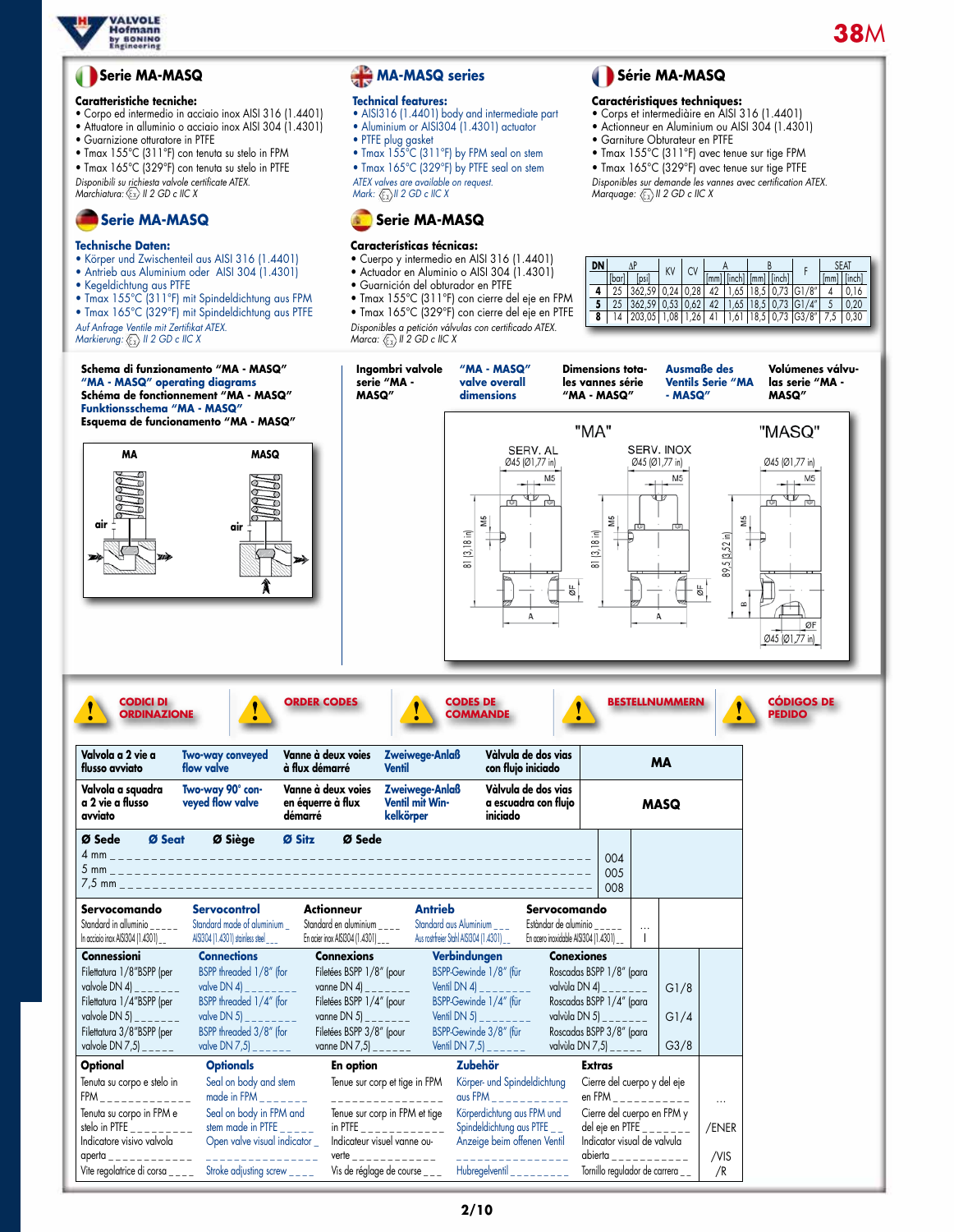

## **Serie MA/PRO-MASQ/PRO**

#### **Caratteristiche tecniche:**

- Corpo ed intermedio in acciaio inox AISI 316 (1.4401)
- Attuatore in alluminio o acciaio inox AISI 304 (1.4301)
- Guarnizione otturatore in PTFE • Tmax 205°C (401°F) [Tmax ATEX 180°C (356°F)] con
- tenuta su stelo in FPM

*Disponibili su richiesta valvole certificate ATEX. Marchiatura: II 2 GD c IIC X*

# **Serie MA/PRO-MASQ/PRO**

### **Technische Daten:**

- • Körper und Zwischenteil aus AISI 316 (1.4401)
- Antrieb aus Aluminium oder AISI 304 (1.4301)
- Kegeldichtung aus PTFE • Tmax 205°C (401°F) [Tmax ATEX 180°C (356°F)] mit
- Spindeldichtung aus FPM

*Auf Anfrage Ventile mit Zertifikat ATEX. Markierung: II 2 GD c IIC X*

#### **Schema di funzionamento "MA/PRO - MASQ/PRO" "MA/PRO - MASQ/PRO" operating diagrams Schéma de fonctionnement "MA/PRO - MASQ/PRO" Funktionsschema "MA/PRO - MASQ/PRO" Esquema de funcionamento "MA/PRO - MASQ/PRO"**



# **MA/PRO-MASQ/PRO series**

#### **Technical features:**

- • AISI316 (1.4401) body and intermediate part • Aluminium or AISI304 (1.4301) actuator
- PIFE plug gasket
- Tmax 205°C (401°F) [Tmax ATEX 180°C

(356°F)] by FPM seal on stem *ATEX valves are available on request. Mark: II 2 GD c IIC X*

# **Serie MA/PRO-MASQ/PRO**

#### **Características técnicas:**

- • Cuerpo y intermedio en AISI 316 (1.4401)
- Actuador en Aluminio o AISI 304 (1.4301)
- Guarnición del obturador en PTFE • Tmax 205°C (401°F) [Tmax ATEX 180°C (356°F)]
- con cierre del eje en FPM

101,5 (3,99in)

101.5 (3.99in)

*Disponibles a petición válvulas con certificado ATEX. Marca: II 2 GD c IIC X*

**Ingombri valvole** 

**serie "MA/PRO - MASQ/PRO"**

**"MA/PRO - MASQ/ PRO" valve overall** 



**Ausmaße des Ventils Serie "MA/PRO Volúmenes válvulas serie "MA/PRO -** 

Ø45 (Ø1,77in)



**Série MA/PRO-MASQ/PRO** 

• Corps et intermediàire en AISI 316 (1.4401) • Actionneur en Aluminium ou AISI 304 (1.4301)

• Tmax 205°C (401°F) [Tmax ATEX 180°C (356°F)] avec

 $\frac{\Delta P}{\left| \frac{1}{n+1} \right| \left| \frac{1}{n+1} \right|}$  KV CV  $\frac{A}{\left| \frac{1}{n+1} \right| \left| \frac{1}{n+1} \right| \left| \frac{1}{n+1} \right|}$  F  $\frac{\Delta E A}{\left| \frac{1}{n+1} \right| \left| \frac{1}{n+1} \right|}$ [psi] KV | CV [[mm] [inch] [mm] [inch] F [[mm] [inch] **4** 25 362,59 0,24 0,28 42 1,65 18,5 0,73 G1/8" 4 0,16 **5** 25 362,59 0,53 0,62 42 1,65 18,5 0,73 G1/4" 5 0,20 **8** 14 203,05 1,08 1,26 41 1,61 18,5 0,73 G3/8" 7,5 0,30

*Disponibles sur demande les vannes avec certification ATEX. Marquage: II 2 GD c IIC X*

**Caractéristiques techniques:**

• Garniture Obturateur en PTFE

tenue sur tige FPM

| <b>CODICI DI</b><br><b>ORDINAZIONE</b>                                                                                                                                                                                                                                              |                                                                                                                                                                                                                                                                                                                                                                                                     | <b>ORDER CODES</b>                                                                                                                                                                             |                                                                                                                         | <b>CODES DE</b><br><b>COMMANDE</b>                                                                                                                                                                                                                               |                                                                                                                                                                                    |                                                                                                                                                                                                                                        | <b>BESTELLNUMMERN</b>            |                                 |
|-------------------------------------------------------------------------------------------------------------------------------------------------------------------------------------------------------------------------------------------------------------------------------------|-----------------------------------------------------------------------------------------------------------------------------------------------------------------------------------------------------------------------------------------------------------------------------------------------------------------------------------------------------------------------------------------------------|------------------------------------------------------------------------------------------------------------------------------------------------------------------------------------------------|-------------------------------------------------------------------------------------------------------------------------|------------------------------------------------------------------------------------------------------------------------------------------------------------------------------------------------------------------------------------------------------------------|------------------------------------------------------------------------------------------------------------------------------------------------------------------------------------|----------------------------------------------------------------------------------------------------------------------------------------------------------------------------------------------------------------------------------------|----------------------------------|---------------------------------|
| Valvola a 2 vie a<br>flusso avviato                                                                                                                                                                                                                                                 | <b>Two-way conveyed</b><br>flow valve                                                                                                                                                                                                                                                                                                                                                               | Vanne à deux voies<br>à flux démarré                                                                                                                                                           | Zweiwege-Anlaß<br><b>Ventil</b>                                                                                         | Vàlvula de dos vias<br>con flujo iniciado                                                                                                                                                                                                                        |                                                                                                                                                                                    |                                                                                                                                                                                                                                        | <b>MA</b>                        |                                 |
| Valvola a squadra<br>a 2 vie a flusso<br>avviato                                                                                                                                                                                                                                    | Two-way 90° con-<br>veyed flow valve                                                                                                                                                                                                                                                                                                                                                                | Vanne à deux voies<br>en équerre à flux<br>démarré                                                                                                                                             | Zweiwege-Anlaß<br>Ventil mit Win-<br>kelkörper                                                                          | Vàlvula de dos vias<br>a escuadra con flujo<br>iniciado                                                                                                                                                                                                          |                                                                                                                                                                                    |                                                                                                                                                                                                                                        | <b>MASQ</b>                      |                                 |
| Ø Seat<br>Ø Sede                                                                                                                                                                                                                                                                    | Ø Siège                                                                                                                                                                                                                                                                                                                                                                                             | Ø Sede<br>Ø Sitz                                                                                                                                                                               |                                                                                                                         |                                                                                                                                                                                                                                                                  |                                                                                                                                                                                    | 004<br>005<br>008                                                                                                                                                                                                                      |                                  |                                 |
| Servocomando<br>Standard in alluminio $\frac{1}{1}$<br>In acciaio inox AISI304 (1.4301) _ _                                                                                                                                                                                         | Servocontrol<br>Standard made of aluminium<br>AISI304 (1.4301) stainless steel ___                                                                                                                                                                                                                                                                                                                  | <b>Actionneur</b><br>Standard en aluminium $\frac{1}{1}$ Standard aus Aluminium $\frac{1}{1}$<br>En acier inox AISI304 (1.4301) _ _ _ Aus rostrfreier Stahl AISI304 (1.4301) _ _               | <b>Antrieb</b>                                                                                                          |                                                                                                                                                                                                                                                                  | Servocomando<br>Estàndar de aluminio $\frac{1}{1}$<br>En acero inoxidable AISI304 (1.4301) __                                                                                      |                                                                                                                                                                                                                                        |                                  |                                 |
| <b>Connessioni</b><br>Filettatura 1/8"BSPP (per<br>valvole DN 4) $     -$<br>Filettatura 1/4"BSPP (per<br>valvole DN 5) $    -$<br>Filettatura 3/8"BSPP (per<br>valvole DN 7,5 $\vert$ _____                                                                                        | <b>Connections</b><br>BSPP threaded 1/8" (for<br>valve DN 4) and the contract of the contract of the contract of the contract of the contract of the contract of the contract of the contract of the contract of the contract of the contract of the contract of the contract o<br>BSPP threaded 1/4" (for<br>valve DN 5 $\vert$ _ _ _ _ _ _ _ _<br>BSPP threaded 3/8" (for<br>valve DN 7,5) ______ | <b>Connexions</b><br>Filetées BSPP 1/8" (pour<br>vanne DN 4) $     -$<br>Filetées BSPP 1/4" (pour<br>vanne DN 5) _ _ _ _ _ _ _<br>Filetées BSPP 3/8" (pour<br>vanne DN 7,5 $\vert$ _ _ _ _ _ _ |                                                                                                                         | Verbindungen<br>BSPP-Gewinde 1/8" (für<br>Ventil DN 4)<br>BSPP-Gewinde 1/4" (für<br>Ventil DN 5) $      -$<br>BSPP-Gewinde 3/8" (für<br>Ventil DN $7,5$ $\frac{1}{2}$ $\frac{1}{2}$ $\frac{1}{2}$ $\frac{1}{2}$                                                  | <b>Conexiones</b><br>Roscadas BSPP 1/8" (para<br>valvùla DN 4) $     -$<br>Roscadas BSPP 1/4" (para<br>valvùla DN 5) $    -$<br>Roscadas BSPP 3/8" (para<br>valvùla DN 7,5) $   -$ |                                                                                                                                                                                                                                        | G1/8<br>G1/4<br>G <sub>3/8</sub> |                                 |
| Optional<br>Tenuta su corpo e stelo in<br>$FPM$ <sub>------------</sub><br>Tenuta su corpo in FPM e<br>stelo in PTFE $\frac{1}{2}$<br>Indicatore visivo valvola<br>$aperta$ _ _ _ _ _ _ _ _ _ _ _ _<br>Vite regolatrice di corsa $\frac{1}{2}$ Stroke adjusting screw $\frac{1}{2}$ | <b>Optionals</b><br>Seal on body and stem<br>made in FPM<br>Seal on body in FPM and<br>stem made in PTFE $\frac{1}{2}$<br>Open valve visual indicator _<br>_________________                                                                                                                                                                                                                        | <b>En option</b><br>Indicateur visuel vanne ou-                                                                                                                                                | Tenue sur corp et tige in FPM<br>Tenue sur corp in FPM et tige<br>in PTFE <b>Fig.</b><br>Vis de réglage de course _ _ _ | <b>Zubehör</b><br>Körper- und Spindeldichtung<br>aus FPM $\overline{\phantom{a}}$ $\overline{\phantom{a}}$ $\overline{\phantom{a}}$<br>Körperdichtung aus FPM und<br>Spindeldichtung aus PTFE__<br>Anzeige beim offenen Ventil<br>.<br>Hubregelventil __________ |                                                                                                                                                                                    | <b>Extras</b><br>Cierre del cuerpo y del eje<br>en FPM __________<br>Cierre del cuerpo en FPM y<br>del eje en PTFE $\frac{1}{2}$<br>Indicator visual de valvula<br>$abierta$ <sub>----------</sub><br>Tornillo regulador de carrera __ |                                  | $\cdots$<br>/ENER<br>/VIS<br>/R |
| Prolunga__________                                                                                                                                                                                                                                                                  | <b>Extension</b>                                                                                                                                                                                                                                                                                                                                                                                    |                                                                                                                                                                                                | Rallonge __________                                                                                                     | Verlängerung _______                                                                                                                                                                                                                                             |                                                                                                                                                                                    | Prolungador ________                                                                                                                                                                                                                   |                                  | /PRO                            |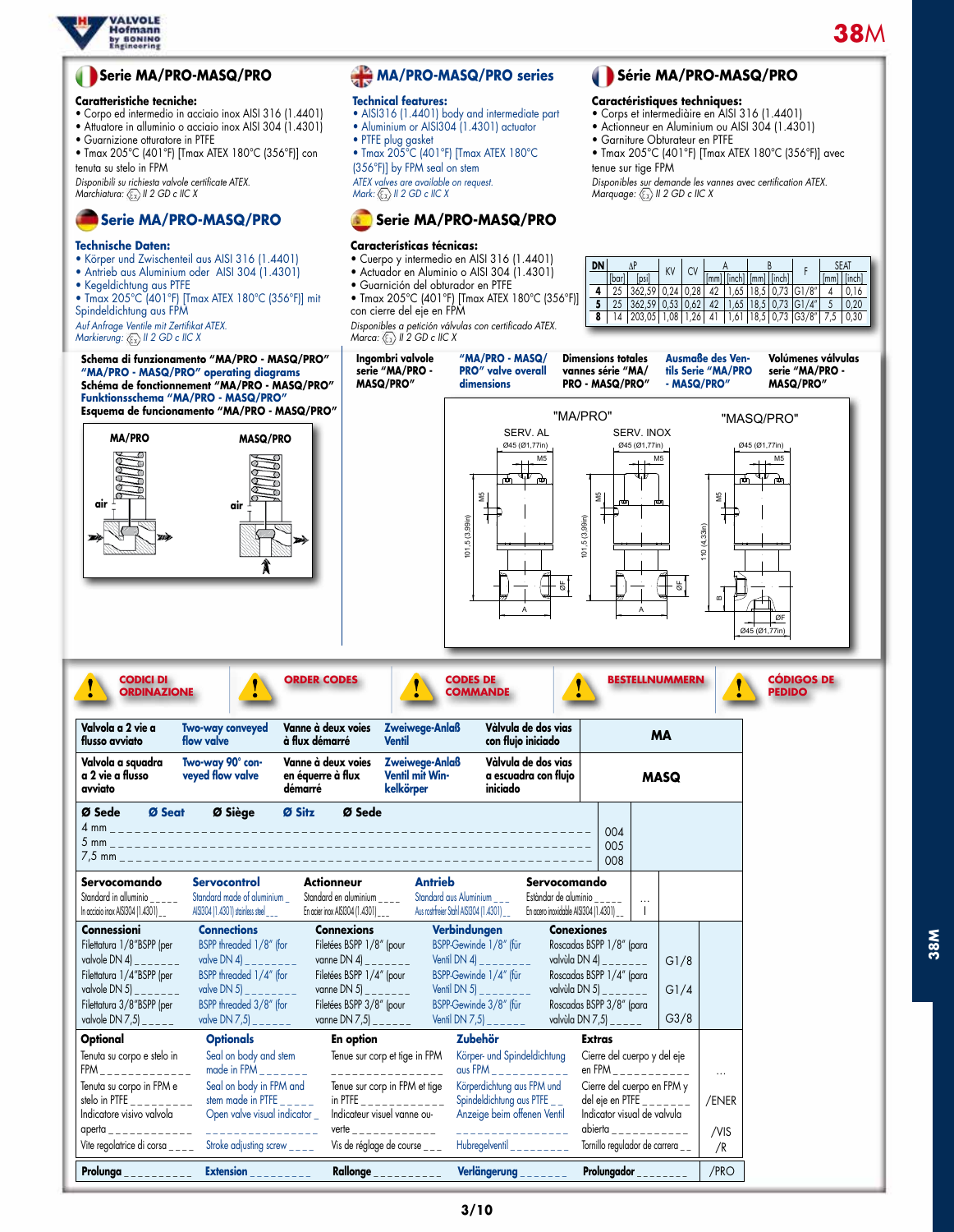

# **Serie MNA-MNASQ**

#### **Caratteristiche tecniche:**

- Corpo tondo in acciaio inox AISI 316
- Attuatore acciaio inox AISI 304
- Tenuta su corpo FPM e stelo in PTFE
- Guarnizione otturatore in PTFE
- Tmax 175°C (347°F)

*Disponibili su richiesta valvole certificate ATEX. Marchiatura: II 2 GD c IIC X*

# **Serie MNA-MNASQ**

### **Technische Daten:**

- • Runderkörper aus AISI 316 (1.4401)
- Antrieb aus AISI 304 (1.4301)
- Körperdichtung aus FPM und Spindeldichtung aus PTFE • Kegeldichtung aus PTFE
- Tmax 175°C (347°F)
- 

*Auf Anfrage Ventile mit Zertifikat ATEX. Markierung:*  $\langle \overline{\xi_x} \rangle$  *II 2 GD c IIC X* 





# **MNA-MNASQ series**

### **Technical features:**

- • AISI 316 (1.4401) disc body
- AISI 304 (1.4301) actuator • Seal on body in FPM and on stem in PTFE
- PTFE plug gasket
- Tmax 175°C (347°F)

*ATEX valves are available on request. Mark: II 2 GD c IIC X*



## **Características técnicas:**

- • Cuerpo tondo en AISI 316 (1.4401)
- Actuador en AISI 304 (1.4301)
- Cierre del cuerpo en FPM y del eje en PTFE • Guarnición del obturador en PTFE • Tmax 175°C (347°F)
- 

*Disponibles a petición válvulas con certificado ATEX. Marca:*  $\langle \overline{\xi_x} \rangle$  *II 2 GD c IIC X* 

**Ingombri valvole serie "MNA - MNASQ" "MNA - MNASQ" valve overall dimensions Dimensions totales vannes série "MNA - MNASQ" Ausmaße des Ventils Serie "MNA - MNASQ" Volúmenes válvulas serie "MNA - MNASQ"**

"MNA" "MNASQ" Es.Ch.30 (1,18 in)Es.Ch.30 (1,18 in) 95 (3,74 in) 95 (3,74 in) g.  $\overline{045}$   $\overline{01}$ ,77 in)  $\overline{1}$   $\overline{05}$   $\overline{01}$ ,77 in

## **CODICI DI ORDINAZIONE**

Al fine di garantire alla clientela consegne ancor più rapide consigliamo di utilizzare i codici valvola come da schema seguente:



to use the valve codes as per following diagram:



Afin de garantir des livraisons encore plus rapides à notre clientèle, nous conseillons d'utiliser les codes vanne selon le schéma suivant:



Um eine schnelle Lieferung ausführen zu können, bitten wir um Angabe der Ventilnummern gemäß dem folgenden Schema:

 **Série MNA-MNASQ Caractéristiques techniques:** • Corps rond en AISI 316 (1.4401) • Actionneur en AISI 304 (1.4301) • Tenue sur corp in FPM et sur tige en PTFE • Garniture Obturateur en PTFE • Tmax 175°C (347°F)

*Disponibles sur demande les vannes avec certification ATEX. Marquage: II 2 GD c IIC X*

 $\frac{\Delta P}{P_{\text{total}} + P_{\text{total}}}$  KV CV  $\frac{A}{P_{\text{total}} + P_{\text{total}} + P_{\text{total}}}$  F  $\frac{\text{Stal}}{\text{total}}$ 1 AP KV CV A B<br>
[bar] [psi] KV CV [mm] [inch] [mm] [inch] F [mm] [inch]<br>
25 362,59 0,53 0,62 42 1,65 20 0,79 G1/4" 5 0,20 **5** 25 362,59 0,53 0,62 42 1,65 20 0,79 G1/4" 5 0,20 **8** 14 203,05 1,08 1,26 41 1,61 18,5 0,73 G3/8" 7,5 0,30



Para garantizar a los clientes entregas aún más rápidas, les aconsejamos el uso de los códigos válvula según el siguiente esquema:

| Valvola a 2 vie a<br>flusso avviato                                                                                                                                                                     | <b>Two-way conveyed</b><br>flow valve                                                                                                                                                  | Vanne à deux voies<br>à flux démarré                                                                                                                                                      | Zweiwege-Anlaß<br><b>Ventil</b>                | Vàlvula de dos vias<br>con flujo iniciado<br>Vàlvula de dos vias<br>a escuadra con flujo<br>iniciado                                                 |                                                                                                                                                        | <b>MNA</b>                       |                            |    |
|---------------------------------------------------------------------------------------------------------------------------------------------------------------------------------------------------------|----------------------------------------------------------------------------------------------------------------------------------------------------------------------------------------|-------------------------------------------------------------------------------------------------------------------------------------------------------------------------------------------|------------------------------------------------|------------------------------------------------------------------------------------------------------------------------------------------------------|--------------------------------------------------------------------------------------------------------------------------------------------------------|----------------------------------|----------------------------|----|
| Valvola a squadra<br>a 2 vie a flusso<br>avviato                                                                                                                                                        | Two-way 90° con-<br>veyed flow valve                                                                                                                                                   | Vanne à deux voies<br>en équerre à flux<br>démarré                                                                                                                                        | Zweiwege-Anlaß<br>Ventil mit Win-<br>kelkörper |                                                                                                                                                      |                                                                                                                                                        | <b>MNASQ</b>                     |                            |    |
| Ø Sede<br>Ø Seat<br>$5 \text{ mm}$ _                                                                                                                                                                    | Ø Siège                                                                                                                                                                                | Ø Sitz<br>Ø Sede                                                                                                                                                                          |                                                |                                                                                                                                                      |                                                                                                                                                        | 005<br>008                       |                            |    |
| Connessioni<br>Filettatura 1/4"BSPP (per<br>valvole DN 5) $\frac{1}{2}$ $\frac{1}{2}$ $\frac{1}{2}$<br>Filettatura 3/8"BSPP (per<br>valvole DN 7,5)<br>A saldare di tasca<br>$\varnothing$ ext=14,05 mm | <b>Connections</b><br>BSPP threaded 1/4" (for<br>valve DN 5) _ _ _ _ _ _ _ _<br>BSPP threaded 3/8" (for<br>valve DN 7,5) $    -$<br>Socket welding<br>$\varnothing$ ext=14,05 mm _____ | <b>Connexions</b><br>Filetées BSPP 1/4" (pour<br>vanne DN 5) _ _ _ _ _ _ _<br>Filetées BSPP 3/8" (pour<br>vanne DN 7,5) $   -$<br>Souder de poche<br>$\varnothing$ ext=14,05 mm _ _ _ _ _ |                                                | Verbindungen<br>BSPP-Gewinde 1/4" (für<br>Ventil DN 5)<br>BSPP-Gewinde 3/8" (für<br>Ventil DN $7,5$<br>Einschweissende Anschlüs-<br>se Øext=14,05 mm | <b>Conexiones</b><br>Roscadas BSPP 1/4" (para<br>valvùla DN 5) _ _ _ _ _ _<br>Roscadas BSPP 3/8" (para<br>valvùla DN 7,5) $   -$<br>Saldar de bolsillo | $\varnothing$ ext=14,05 mm _____ | G1/4<br>G3/8<br><b>S14</b> |    |
| <b>Optional</b><br>Vite regolatrice di corsa                                                                                                                                                            | <b>Optionals</b><br>Stroke adjusting screw $\frac{1}{2}$                                                                                                                               | <b>En option</b>                                                                                                                                                                          | Vis de réglage de course $\frac{1}{2}$         | <b>Zubehör</b><br>Hubregelventil _________                                                                                                           | <b>Extras</b>                                                                                                                                          | Tornillo regulador de carrera    |                            | /R |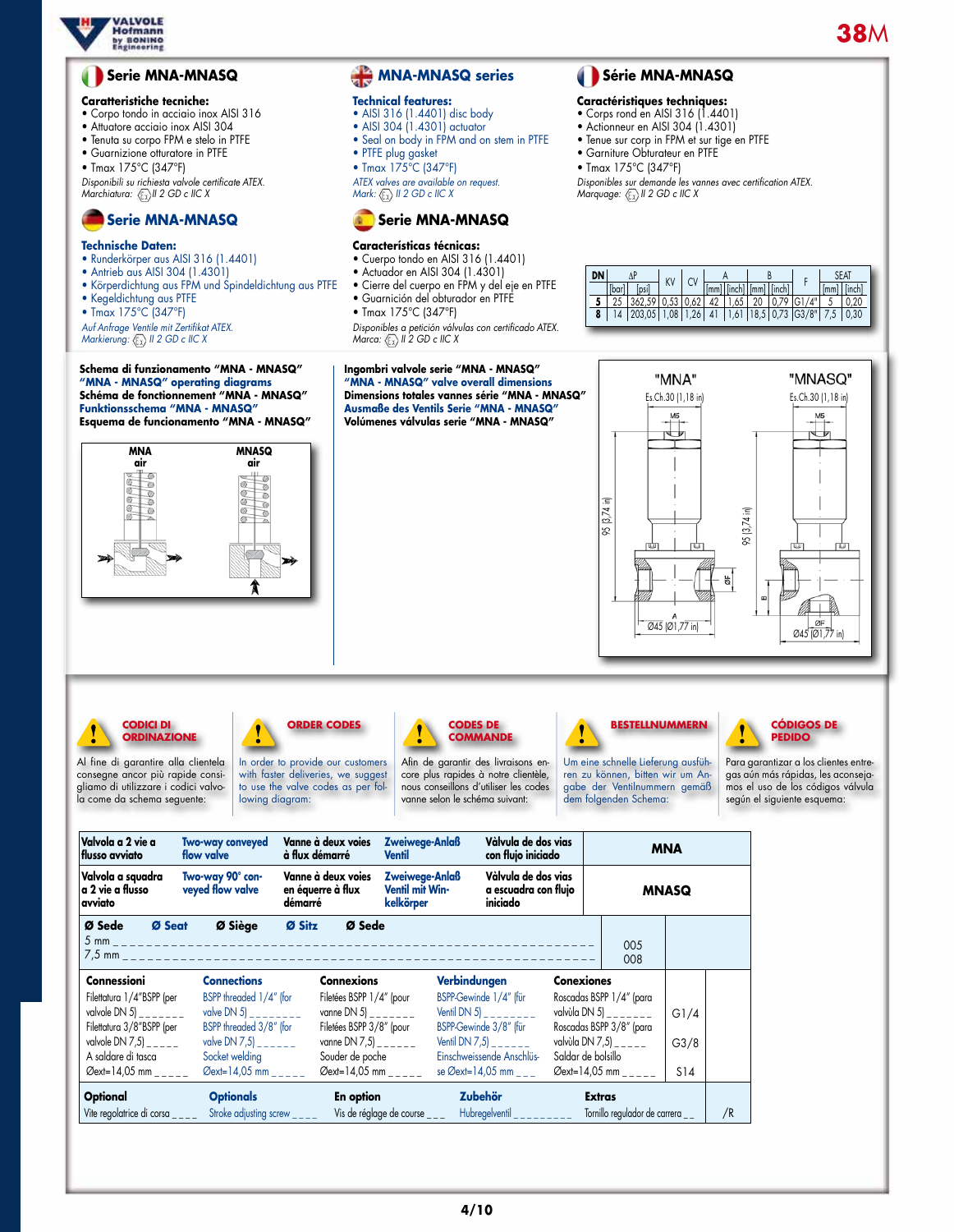

# **Serie MNA/PRO-MNASQ/PRO**

### **Caratteristiche tecniche:**

- Corpo tondo in acciaio inox AISI 316 (1.4401)
- Attuatore acciaio inox AISI 304 (1.4301)
- Tenuta su corpo FPM e stelo in PTFE
- Guarnizione otturatore in PTFE

• Tmax 205°C (401°F) [Tmax ATEX 180°C (356°F)] *Disponibili su richiesta valvole certificate ATEX. Marchiatura: II 2 GD c IIC X*

# **Serie MNA/PRO-MNASQ/PRO**

### **Technische Daten:**

- • Runderkörper aus AISI 316 (1.4401)
- Antrieb aus AISI 304 (1.4301)
- Körperdichtung aus FPM und Spindeldichtung aus PTFE
- Kegeldichtung aus PTFE
- Tmax 205°C (401°F) [Tmax ATEX 180°C (356°F)]

*Auf Anfrage Ventile mit Zertifikat ATEX.*

*Markierung:*  $\mathbb{Q}$  *II 2 GD c IIC X* 

**Schema di funzionamento "MNA/PRO - MNASQ/PRO" "MNA/PRO - MNASQ/PRO" operating diagrams Schéma de fonctionnement "MNA/PRO - MNASQ/PRO" Funktionsschema "MNA/PRO - MNASQ/PRO" Esquema de funcionamento "MNA/PRO - MNASQ/PRO"**



# **MNA/PRO-MNASQ/PRO series**

#### **Technical features:**

- • AISI 316 (1.4401) disc body
- AISI 304 (1.4301) actuator • Seal on body in FPM and on stem in PTFE
- PTFE plug gasket
- 

• Tmax 205°C (401°F) [Tmax ATEX 180°C (356°F)] *ATEX valves are available on request. Mark: II 2 GD c IIC X*

## **Serie MNA/PRO-MNASQ/PRO**

#### **Características técnicas:**

- • Cuerpo tondo en AISI 316 (1.4401)
- Actuador en AISI 304 (1.4301)
- Cierre del cuerpo en FPM y del eje en PTFE • Guarnición del obturador en PTFE
- Tmax 205°C (401°F) [Tmax ATEX 180°C (356°F)] *Disponibles a petición válvulas con certificado ATEX.*

*Marca:*  $\langle \overline{\xi_x} \rangle$  *II 2 GD c IIC X* **Ingombri valvole serie "MNA/PRO - MNASQ/PRO" "MNA/PRO - MNASQ/PRO" valve overall dimensions**

 $\frac{\Delta P}{P_{\text{total}} + P_{\text{total}}}$  KV CV  $\frac{A}{P_{\text{total}} + P_{\text{total}} + P_{\text{total}}}$  F  $\frac{\text{Stal}}{\text{total}}$ [bar] [psi] [mm] [inch] [mm] [inch] [mm] [inch] **5** 25 362,59 0,53 0,62 42 1,65 20 0,79 G1/4" 5 0,20 **8** 14 203,05 1,08 1,26 41 1,61 18,5 0,73 G3/8" 7,5 0,30

 **Série MNA/PRO-MNASQ/PRO**

• Tmax 205°C (401°F) [Tmax ATEX 180°C (356°F)] *Disponibles sur demande les vannes avec certification ATEX. Marquage: II 2 GD c IIC X*

**Caractéristiques techniques:** • Corps rond en AISI 316 (1.4401) • Actionneur en AISI 304 (1.4301) • Tenue sur corp in FPM et sur tige en PTFE • Garniture Obturateur en PTFE



**CODICI DI ORDINAZIONE**

Al fine di garantire alla clientela consegne ancor più rapide consigliamo di utilizzare i codici valvola come da schema seguente:

**ORDER CODES**

In order to provide our customers with faster deliveries, we suggest to use the valve codes as per following diagram:

#### **CODES DE COMMANDE**

Afin de garantir des livraisons encore plus rapides à notre clientèle, nous conseillons d'utiliser les codes vanne selon le schéma suivant:



Um eine schnelle Lieferung ausführen zu können, bitten wir um Angabe der Ventilnummern gemäß dem folgenden Schema:



Para garantizar a los clientes entregas aún más rápidas, les aconsejamos el uso de los códigos válvula según el siguiente esquema:

| Valvola a 2 vie a<br>Hlusso avviato                                                                                                                                                                                                | <b>Two-way conveyed</b><br>flow valve                                                                                          | Vanne à deux voies<br>à flux démarré                                                                                                              | Zweiwege-Anlaß<br><b>Ventil</b>                | Vàlvula de dos vias<br>con flujo iniciado                                                                                 |                    | <b>MNA</b>                                                                                                           |              |      |    |
|------------------------------------------------------------------------------------------------------------------------------------------------------------------------------------------------------------------------------------|--------------------------------------------------------------------------------------------------------------------------------|---------------------------------------------------------------------------------------------------------------------------------------------------|------------------------------------------------|---------------------------------------------------------------------------------------------------------------------------|--------------------|----------------------------------------------------------------------------------------------------------------------|--------------|------|----|
| Valvola a squadra<br>a 2 vie a flusso<br>avviato                                                                                                                                                                                   | Two-way 90° con-<br>veyed flow valve                                                                                           | Vanne à deux voies<br>en équerre à flux<br>démarré                                                                                                | Zweiwege-Anlaß<br>Ventil mit Win-<br>kelkörper | Vàlvula de dos vias<br>a escuadra con flujo<br>iniciado                                                                   |                    | <b>MNASQ</b>                                                                                                         |              |      |    |
| Ø Sede<br>Ø Seat                                                                                                                                                                                                                   | Ø Siège                                                                                                                        | Ø Sitz<br>Ø Sede                                                                                                                                  |                                                |                                                                                                                           |                    | 005<br>008                                                                                                           |              |      |    |
| <b>Connessioni</b>                                                                                                                                                                                                                 | <b>Connections</b>                                                                                                             | <b>Connexions</b>                                                                                                                                 |                                                | Verbindungen                                                                                                              | <b>Conexiones</b>  |                                                                                                                      |              |      |    |
| Filettatura 1/4"BSPP (per<br>valvole DN 5) _ _ _ _ _ _ _<br>Filettatura 3/8"BSPP (per<br>valvole DN 7,5) $\frac{1}{2}$<br>A saldare di tasca                                                                                       | BSPP threaded 1/4" (for<br>valve DN 5) _ _ _ _ _ _ _<br>BSPP threaded 3/8" (for<br>valve DN 7,5) _ _ _ _ _ _<br>Socket welding | Filetées BSPP 1/4" (pour<br>vanne DN 5) _ _ _ _ _ _ _<br>Filetées BSPP 3/8" (pour<br>vanne DN 7,5) $\frac{1}{2}$ $\frac{1}{2}$<br>Souder de poche |                                                | BSPP-Gewinde 1/4" (für<br>Ventil DN 5) ________<br>BSPP-Gewinde 3/8" (für<br>Ventil DN $7,5$<br>Einschweissende Anschlüs- | Saldar de bolsillo | Roscadas BSPP 1/4" (para<br>valvùla DN 5) _ _ _ _ _ _ _<br>Roscadas BSPP 3/8" (para<br>valvùla DN 7,5) $\frac{1}{2}$ | G1/4<br>G3/8 |      |    |
| $\varnothing$ ext=14,05 mm _ _ _ _ _                                                                                                                                                                                               | $\varnothing$ ext=14,05 mm _ _ _ _ _                                                                                           | $\varnothing$ ext=14,05 mm _____                                                                                                                  |                                                | se Øext=14,05 mm $\_$ $\_$                                                                                                |                    | $\varnothing$ ext=14,05 mm _ _ _ _ _                                                                                 | S14          |      |    |
| <b>Prolunga</b> and the control of the control of the control of the control of the control of the control of the control of the control of the control of the control of the control of the control of the control of the control | Extension                                                                                                                      |                                                                                                                                                   | Rallonge __________                            | Verlängerung                                                                                                              |                    | Prolungador ________                                                                                                 |              | /PRO |    |
| <b>Optional</b><br>Vite regolatrice di corsa $\frac{1}{2}$                                                                                                                                                                         | <b>Optionals</b><br>Stroke adjusting screw $\frac{1}{2}$                                                                       | <b>En option</b>                                                                                                                                  | Vis de réglage de course $\frac{1}{2}$         | <b>Zubehör</b><br>$Hubregelventil$ ________                                                                               |                    | <b>Extras</b><br>Tornillo regulador de carrera _ _                                                                   |              |      | /R |

**Dimensions totales vannes série "MNA/PRO - MNASQ/PRO" Ausmaße des Ventils Serie "MNA/PRO - MNASQ/PRO" Volúmenes válvulas serie "MNA/PRO - MNASQ/PRO"**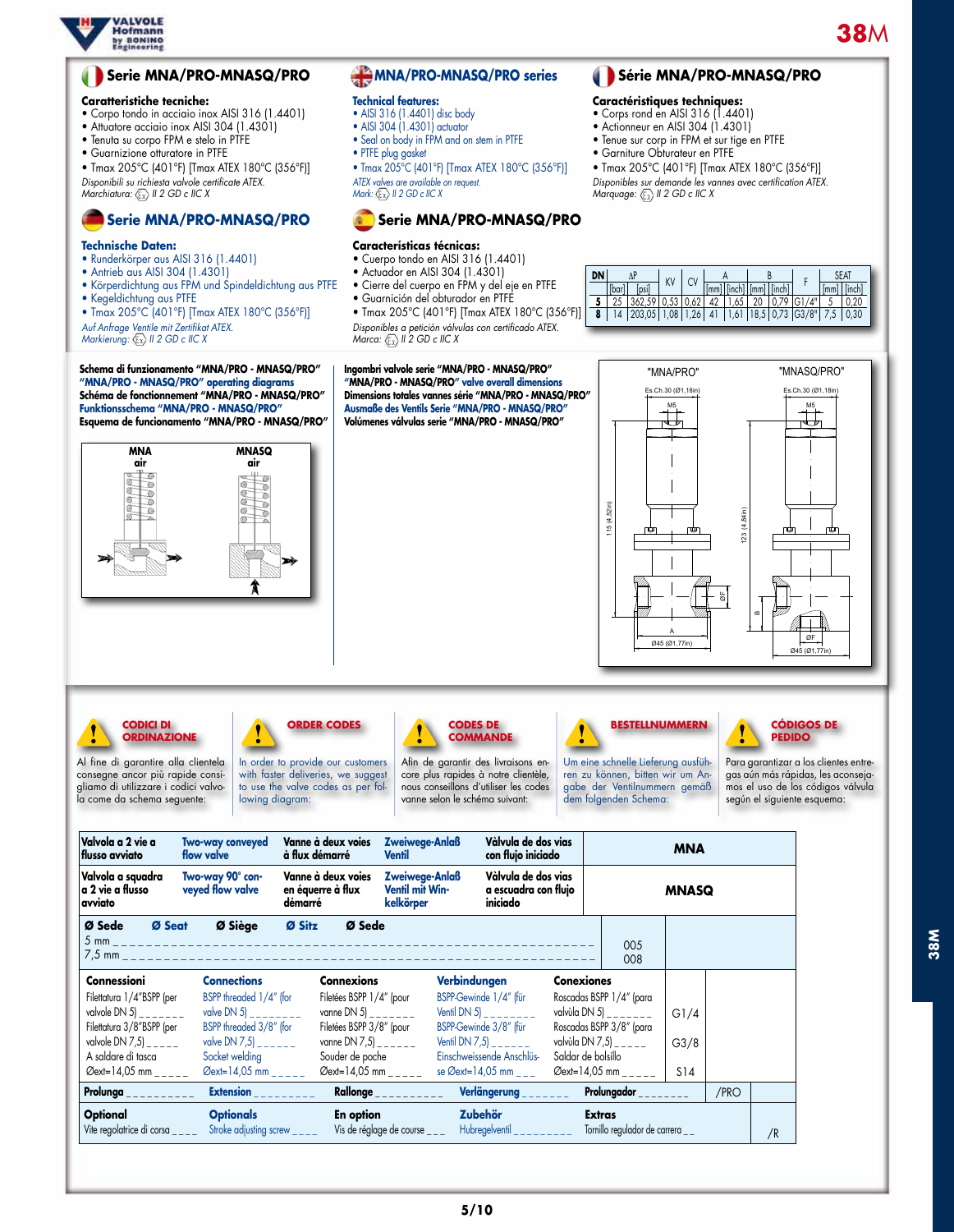

# **Serie MN-MNSQ**

#### **Caratteristiche tecniche:**

- Corpo rettangolare in acciaio inox AISI 316 (1.4401)
- Attuatore acciaio inox AISI 304 (1.4301)
- Tenuta su corpo FPM e stelo in PTFE
- Guarnizione otturatore in PTFE
- Tmax 175°C (347°F)

*Disponibili su richiesta valvole certificate ATEX. Marchiatura: II 2 GD c IIC X*

# **Serie MN-MNSQ**

## **Technische Daten:**

- • Rechteckigskörper aus AISI 316 (1.4401)
- Antrieb aus AISI 304 (1.4301)
- Körperdichtung aus FPM und Spindeldichtung aus PTFE
- Kegeldichtung aus PTFE
- Tmax 175°C (347°F)

*Auf Anfrage Ventile mit Zertifikat ATEX. Markierung:*  $\left(\frac{F}{K}\right)$  *II 2 GD c IIC X* 

#### **Schema di fu "MN - MNSQ" operating diagrams Schéma de fonction Funktionssch Esquema de**

# **MN-MNSQ series**

#### **Technical features:**

- • AISI 316 (1.4401) rectangular body
- AISI 304 (1.4301) actuator
- Seal on body in FPM and on stem in PTFE • PTFE plug gasket
- 
- Tmax 175°C (347°F)

*ATEX valves are available on request. Mark: II 2 GD c IIC X*



### **Características técnicas:**

- • Cuerpo rectangular en AISI 316 (1.4401)
- Actuador en AISI 304 (1.4301)
- Cierre del cuerpo en FPM y del eje en PTFE
- Guarnición del obturador en PTFE
- Tmax 175°C (347°F)

*Disponibles a petición válvulas con certificado ATEX. Marca:*  $\langle \overline{\xi_x} \rangle$  *II 2 GD c IIC X* 

# **Série MN-MNSQ**

### **Caractéristiques techniques:**

- • Corps rectangulaire en AISI 316 (1.4401)
- Actionneur en AISI 304 (1.4301)
- Tenue sur corp in FPM et sur tige en PTFE
- Garniture Obturateur en PTFE
- Tmax 175°C (347°F)

*Disponibles sur demande les vannes avec certification ATEX. Marquage: II 2 GD c IIC X*



∆*P misurato sulla valvola NC /* ∆*P is measured on NC valve /* ∆*P est mesurée sur la vanne normalement ferme /* ∆*P ist auf dem ventil normalerweise geschlossen calculiert /* ∆*P es calculado su la valvula NC*

| Schema di funzionamento "MN - MNSQ"<br>"MN - MNSQ" operating diagrams<br>Schéma de fonctionnement "MN - MNSQ"<br><b>Funktionsschema "MN - MNSQ"</b>                                                                                                                                                                                                | Ingombri valvole<br>serie "MN -<br><b>MNSQ"</b>                                                    | "MN - MNSQ"<br>valve overall<br>dimensions                                                                                                                                                   | <b>Dimensions tota-</b><br>les vannes série<br>"MN - MNSQ"                                                                                               | <b>Ausmaße des</b><br><b>Ventils Serie "MN</b><br>- MNSQ"                                                                               | Volúmenes válvu-<br>las serie "MN -<br><b>MNSQ"</b>                                                                                                                                   |
|----------------------------------------------------------------------------------------------------------------------------------------------------------------------------------------------------------------------------------------------------------------------------------------------------------------------------------------------------|----------------------------------------------------------------------------------------------------|----------------------------------------------------------------------------------------------------------------------------------------------------------------------------------------------|----------------------------------------------------------------------------------------------------------------------------------------------------------|-----------------------------------------------------------------------------------------------------------------------------------------|---------------------------------------------------------------------------------------------------------------------------------------------------------------------------------------|
| Esquema de funcionamento "MN - MNSQ"<br><b>MNSQ</b><br>ΜN<br>air<br>air<br><b>RAARA</b><br>⊃<br>D<br>D<br>J                                                                                                                                                                                                                                        | Ξ<br>83,5 [3,28 i<br>46 (1,81 in)                                                                  | "MN"<br>Es.Ch.30 (1,18 in)<br>25 (0,98 in)<br>25 (0,98 in)                                                                                                                                   | 83,5 [3,28 in]<br>$\frac{96,5 [3,79 in]}{100,5 [3,95 in]}$<br>$[0,49$ in<br>5<br>2.                                                                      | "MNSQ"<br>S14<br>socket welding<br>M5<br>83,5 [3,28 in]<br>25 (0,98 in)<br>$(10, 49, 0)$ 5,<br>$\overline{\phantom{0}}$<br>46 (1,81 in) | G1/4<br>BSPP 1/4" threading<br>$+11$ $M5$<br>30 (1,18 in)<br>46 (1,81 in)                                                                                                             |
| <b>CODICI DI</b><br><b>ORDER CODES</b><br><b>ORDINAZIONE</b><br>In order to provide our customers<br>Al fine di garantire alla clientela<br>consegne ancor più rapide consi-<br>with faster deliveries, we suggest<br>gliamo di utilizzare i codici valvo-<br>to use the valve codes as per fol-<br>la come da schema seguente:<br>lowing diagram: |                                                                                                    | <b>CODES DE</b><br><b>COMMANDE</b><br>Afin de garantir des livraisons en-<br>core plus rapides à notre clientèle,<br>nous conseillons d'utiliser les codes<br>vanne selon le schéma suivant: | <b>BESTELLNUMMERN</b><br>Um eine schnelle Lieferung ausfüh-<br>ren zu können, bitten wir um An-<br>gabe der Ventilnummern gemäß<br>dem folgenden Schema: |                                                                                                                                         | <b>CÓDIGOS DE</b><br><b>PEDIDO</b><br>Para garantizar a los clientes entre-<br>gas aún más rápidas, les aconseja-<br>mos el uso de los códigos válvula<br>según el siguiente esquema: |
| Valvola a 2 vie a<br>Vanne à deux voies<br><b>Two-way conveyed</b><br>flow valve<br>à flux démarré<br>flusso avviato<br>Two-way 90° con-<br>Vanne à deux voies<br>Valvola a squadra<br>a 2 vie a flusso<br>veyed flow valve<br>en équerre à flux                                                                                                   | Zweiwege-Anlaß<br><b>Ventil</b><br>Zweiwege-Anlaß<br>Ventil mit Win-                               | Vàlvula de dos vias<br>con flujo iniciado<br>Vàlvula de dos vias<br>a escuadra con flujo                                                                                                     | <b>MN</b><br><b>MNSQ</b>                                                                                                                                 |                                                                                                                                         |                                                                                                                                                                                       |
| avviato<br>démarré<br>Ø Seat<br>Ø Siège<br>Ø Sitz<br>Ø Sede<br>$5 \text{ mm}$<br><b>Funzionamento</b><br><b>Standard operating</b><br><b>Fonctionnement</b>                                                                                                                                                                                        | kelkörper<br>Ø Sede                                                                                | iniciado<br><b>Standardfunktion</b>                                                                                                                                                          | 005<br><b>Funcionamiento</b>                                                                                                                             |                                                                                                                                         |                                                                                                                                                                                       |
| standard<br>mode<br>standard<br>Normalmente chiuso $\overline{\phantom{a}}$<br>Normally closed $\frac{1}{2}$<br>Normally open $\frac{1}{2}$<br>Normalmente aperto $_{---}$<br>Double acting ________<br>Doppio effetto ________                                                                                                                    | Normalement fermé _____<br>Normalement ouvert $_{---}$<br>Double effet _________                   | estàndard<br>Normalerweise geschlossen _<br>Normalerweise offen $\frac{1}{2}$<br>Doppeleffekt                                                                                                | Normalmente cerrado ___<br>$\cdots$<br>Normalmente abierto $\overline{\phantom{a}}$<br>A<br>Doble efecto _________<br>D                                  |                                                                                                                                         |                                                                                                                                                                                       |
| <b>Connections</b><br><b>Connexions</b><br>Connessioni<br>BSPP threaded 1/4" (for valve<br>Filettatura 1/4"BSPP (per<br>valvole DN 5) $    -$<br>$DN 5$ $_{-}$<br>Socket welding<br>A saldare di tasca<br>Souder de poche<br>Øext=14,05 mm _____<br>$\emptyset$ ext=14,05 mm _____                                                                 | Filetées BSPP 1/4" (pour<br>vanne DN 5 $\vert$ _______<br>DN 5<br>$\varnothing$ ext=14,05 mm _____ | Verbindungen<br>BSPP-Gewinde 1/4" (für Ventil<br>Einschweissende Anschlüs-<br>se Øext=14,05 mm _ _ _                                                                                         | <b>Conexiones</b><br>Roscadas BSPP 1/4" (para<br>valvùla DN 5)_<br>$- - - - -$<br>Saldar de bolsillo<br>Øext=14,05 mm ____                               | G1/4<br><b>S14</b>                                                                                                                      |                                                                                                                                                                                       |
| <b>Optionals</b><br>Optional<br>Vite regolatrice di corsa____<br>Stroke adjusting screw ____                                                                                                                                                                                                                                                       | En option<br>Vis de réglage de course ___                                                          | Zubehör<br>Hubregelventil $\frac{1}{2}$                                                                                                                                                      | <b>Extras</b><br>Tornillo regulador de carrera _                                                                                                         | /R                                                                                                                                      |                                                                                                                                                                                       |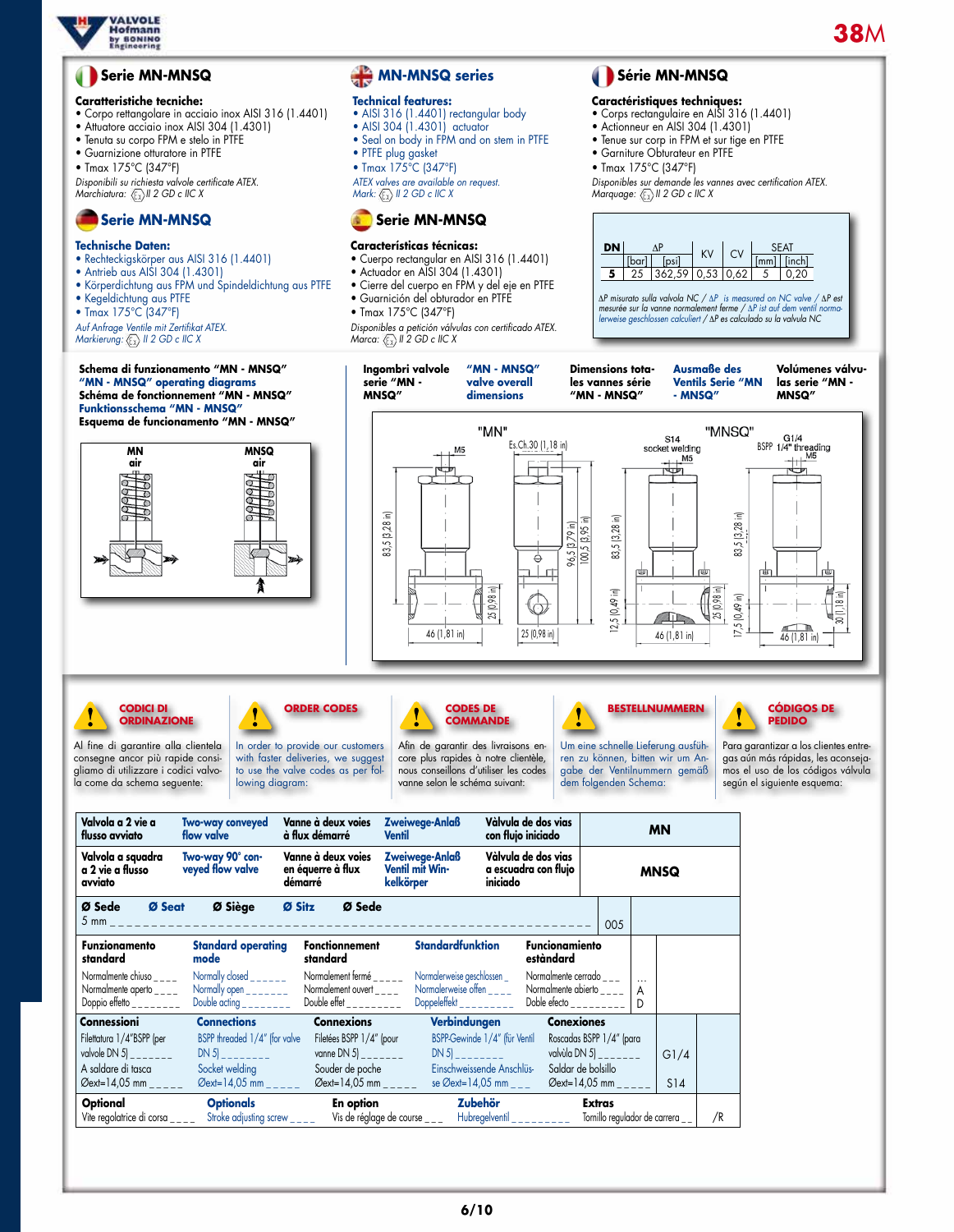

**38M**

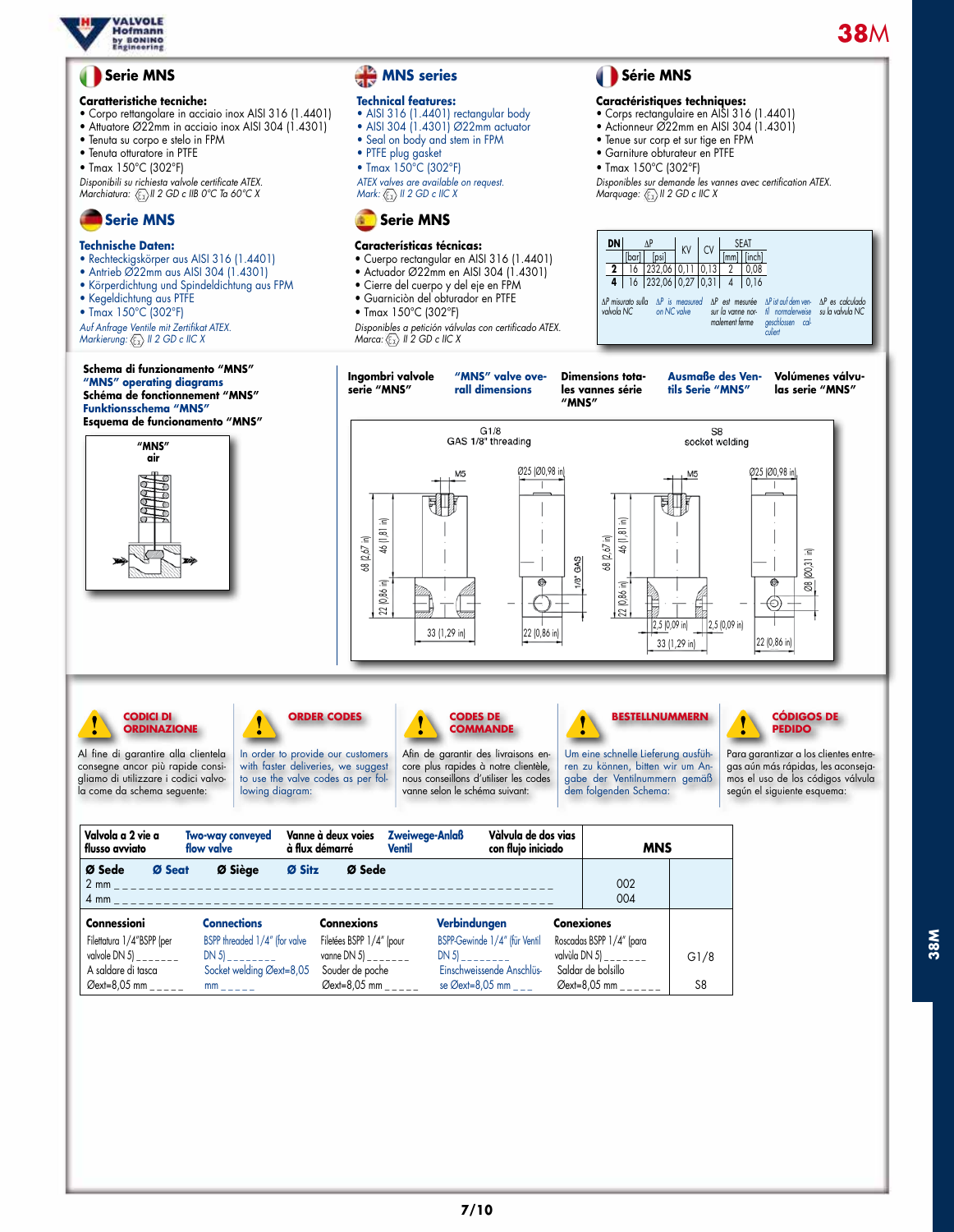